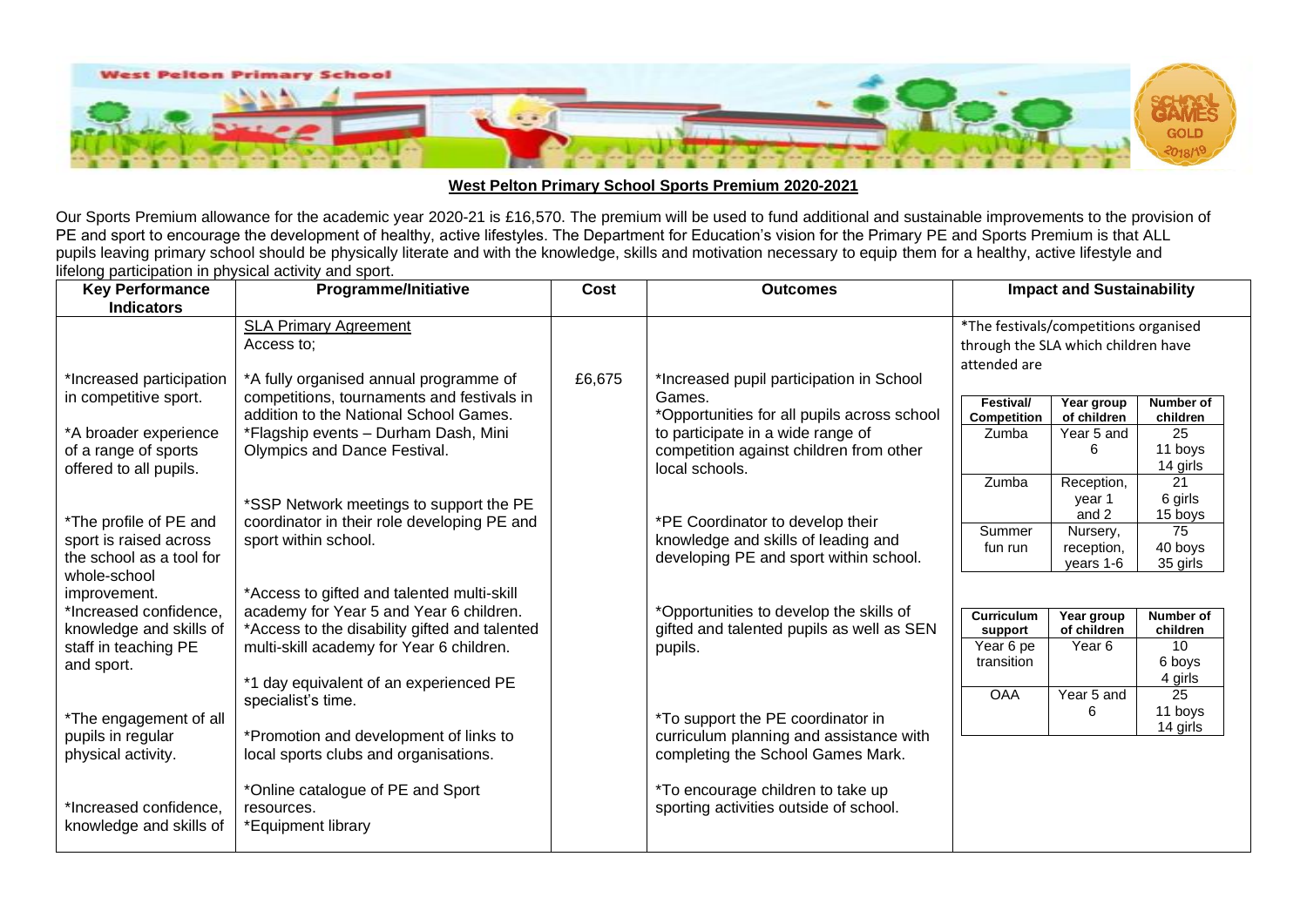| all staff in teaching PE | *Centrally co-ordinated development          | *To enhance and extend the teaching of        |  |
|--------------------------|----------------------------------------------|-----------------------------------------------|--|
| and sport.               | opportunities for staff.                     | the PE curriculum.                            |  |
|                          |                                              |                                               |  |
|                          | *Intra-school virtual competitions - online  |                                               |  |
|                          | resources                                    | *All staff offered a range of CPD to          |  |
|                          |                                              | increase subject knowledge/confidence.        |  |
|                          | *A morning 'Come Dance with Me' where        |                                               |  |
|                          |                                              |                                               |  |
|                          | one class can experience different dance     |                                               |  |
|                          | styles.                                      | <i>*To increase the amount of competition</i> |  |
|                          |                                              | opportunities within school.                  |  |
|                          | * A 'Zumba Kids' morning (Dance coach        | *Opportunities for the sports leaders to      |  |
|                          | will work with 2-3 classes during the        | support and run sport activities with         |  |
|                          | morning and give each class an               | school.                                       |  |
|                          |                                              |                                               |  |
|                          | introductory 40-60 minute session).          | *To upskill staff and increase their subject  |  |
|                          |                                              |                                               |  |
|                          | *Half day intra-school sport event to be     | knowledge and confidence when                 |  |
|                          | delivered in your school by SSP staff. The   | delivering PE.                                |  |
|                          | half day will include an element of sports   | *Targeted teachers will benefit from          |  |
|                          | leadership training for a selected group of  | working with specialist coaches to            |  |
|                          | students, identified by the school, who will | develop their subject knowledge and           |  |
|                          |                                              | confidence in delivering areas of PE.         |  |
|                          | work alongside SSP staff to deliver the      |                                               |  |
|                          | event.                                       |                                               |  |
|                          |                                              | *Opportunity for children to experience       |  |
|                          | A 36 hour fitness & health education         | different dance styles.                       |  |
|                          | programme (24 hours of curriculum            |                                               |  |
|                          | coaching to take place on an afternoon       |                                               |  |
|                          | over 12 weeks plus 12 hours of               |                                               |  |
|                          |                                              | *Opportunity for children to experience       |  |
|                          | extracurricular coaching to take place       | different new activities.                     |  |
|                          | afterschool). Weekly sessions will include   |                                               |  |
|                          | junior circuit training, health & nutrition  |                                               |  |
|                          | workshop, children's boxercise, smoothie     | *Opportunities for pupils to participate in a |  |
|                          | bike session, fun fitness etc.) coupled with | wide range competition within their own       |  |
|                          | an afterschool Change 4 Life / Fitness Club  |                                               |  |
|                          | aimed to help schools achieve the goal of    | school                                        |  |
|                          | having all students active for 30minutes     |                                               |  |
|                          |                                              |                                               |  |
|                          | per day. The SSP Staff member will work      |                                               |  |
|                          | alongside school staff members to up skill   |                                               |  |
|                          | them and will leave a resource pack.         |                                               |  |
|                          |                                              | *Opportunity for children to experience       |  |
|                          | 12 Hour intervention programme for low       | different new activities.                     |  |
|                          | ability students (fundamental movement       |                                               |  |
|                          | skills)                                      |                                               |  |
|                          |                                              |                                               |  |
|                          |                                              | *Children to become more physically           |  |
|                          |                                              | active                                        |  |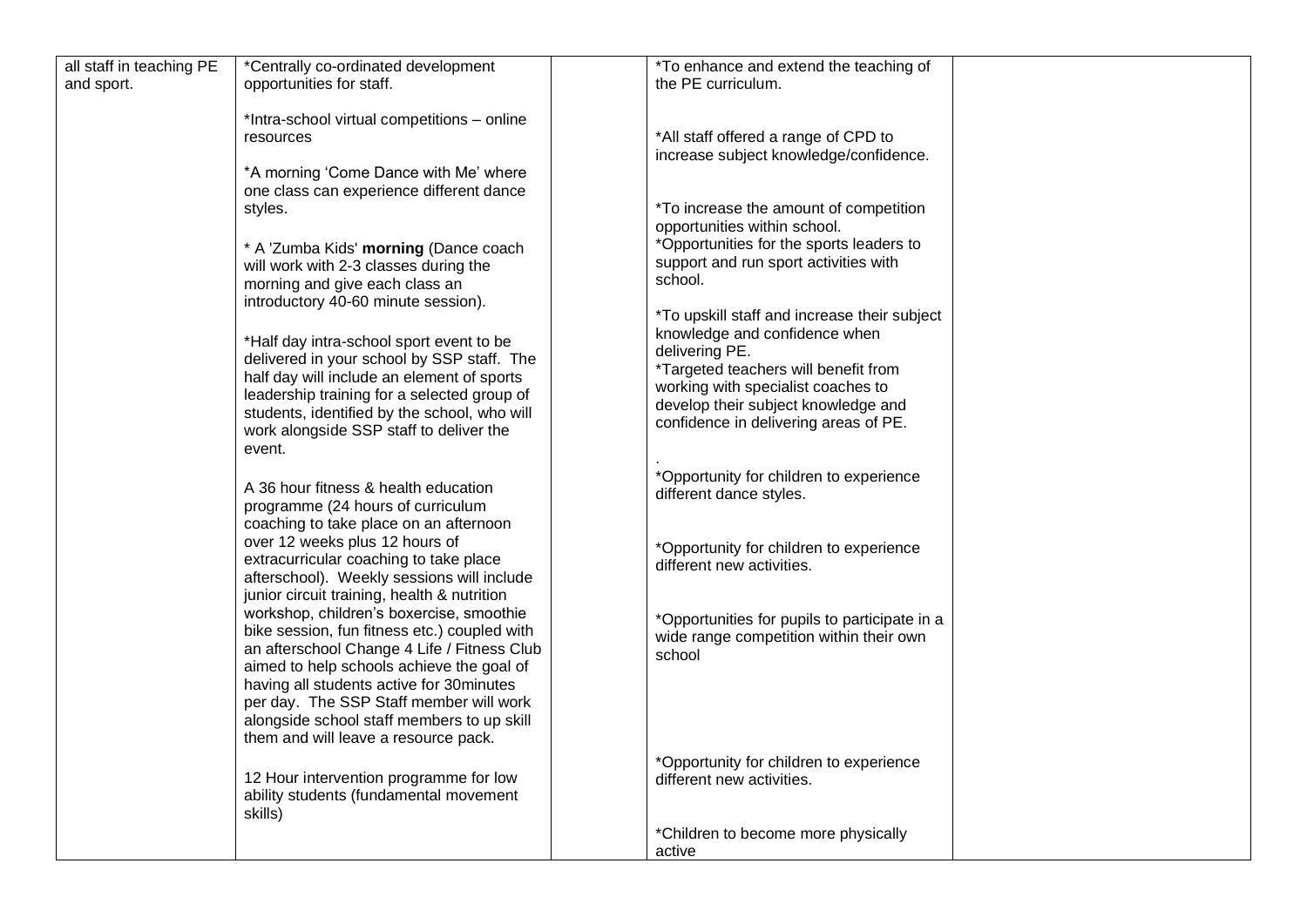|                                                                                                                                                                                                         |                                                                                                                                                                                                                                                                                                                                                                         |       | *Target children to benefit from additional<br>support to develop their fundamental<br>movement skills.                                                                                                                                                                                                                                    |                                                                                                    |
|---------------------------------------------------------------------------------------------------------------------------------------------------------------------------------------------------------|-------------------------------------------------------------------------------------------------------------------------------------------------------------------------------------------------------------------------------------------------------------------------------------------------------------------------------------------------------------------------|-------|--------------------------------------------------------------------------------------------------------------------------------------------------------------------------------------------------------------------------------------------------------------------------------------------------------------------------------------------|----------------------------------------------------------------------------------------------------|
| *Increasing<br>participation in<br>competitive sport.<br>*Broader experience of<br>a range of sports and<br>activities offered to all<br>pupils.                                                        | Transport<br>*Transport to and from festivals and<br>competition events.                                                                                                                                                                                                                                                                                                | £1000 | *Opportunities for pupils to participate in<br>competition against other schools.<br>*To increase pupil participation in School<br>Games.                                                                                                                                                                                                  | Due to school closures and COVID<br>restrictions, this money will be carried<br>over to next year. |
| *Increased confidence,<br>knowledge and skills of<br>all staff in teaching PE<br>and sport.<br>*The profile of PE and<br>sport is raised across<br>school as a tool for<br>whole-school<br>improvement. | <b>Supply Cover</b><br><i>*To cover the PE Coordinator to attend</i><br>termly meetings to increase subject<br>knowledge.<br>*To cover the PE Coordinator to have time<br>within school for curriculum monitoring and<br>to develop the role of Sports leaders.<br>*To cover staff allowing them the<br>opportunity to attend CPD sessions<br>relating to PE and sport. | £1000 | *To provide the PE coordinator and all<br>staff professional development<br>opportunities and training to help them<br>teach PE and sport more effectively.                                                                                                                                                                                | Due to school closures and COVID<br>restrictions, this money will be carried<br>over to next year. |
| *The engagement of all<br>pupils in regular<br>physical activity.                                                                                                                                       | <b>Active Playgrounds</b><br>*Development of outdoor area to make<br>sustainable change to the way children<br>play and learn outside.                                                                                                                                                                                                                                  | £1000 | *Pupils access physical activity<br>opportunities<br>* Children are able to accrue cognitive,<br>emotional (e.g. resilience) and creative<br>benefits, as well as physical<br>improvements to their health and<br>wellbeing.<br>* School lunchtime staff are trained and<br>positively motivated to support play and<br>physical activity. | Due to school closures and COVID<br>restrictions, this money will be carried<br>over to next year. |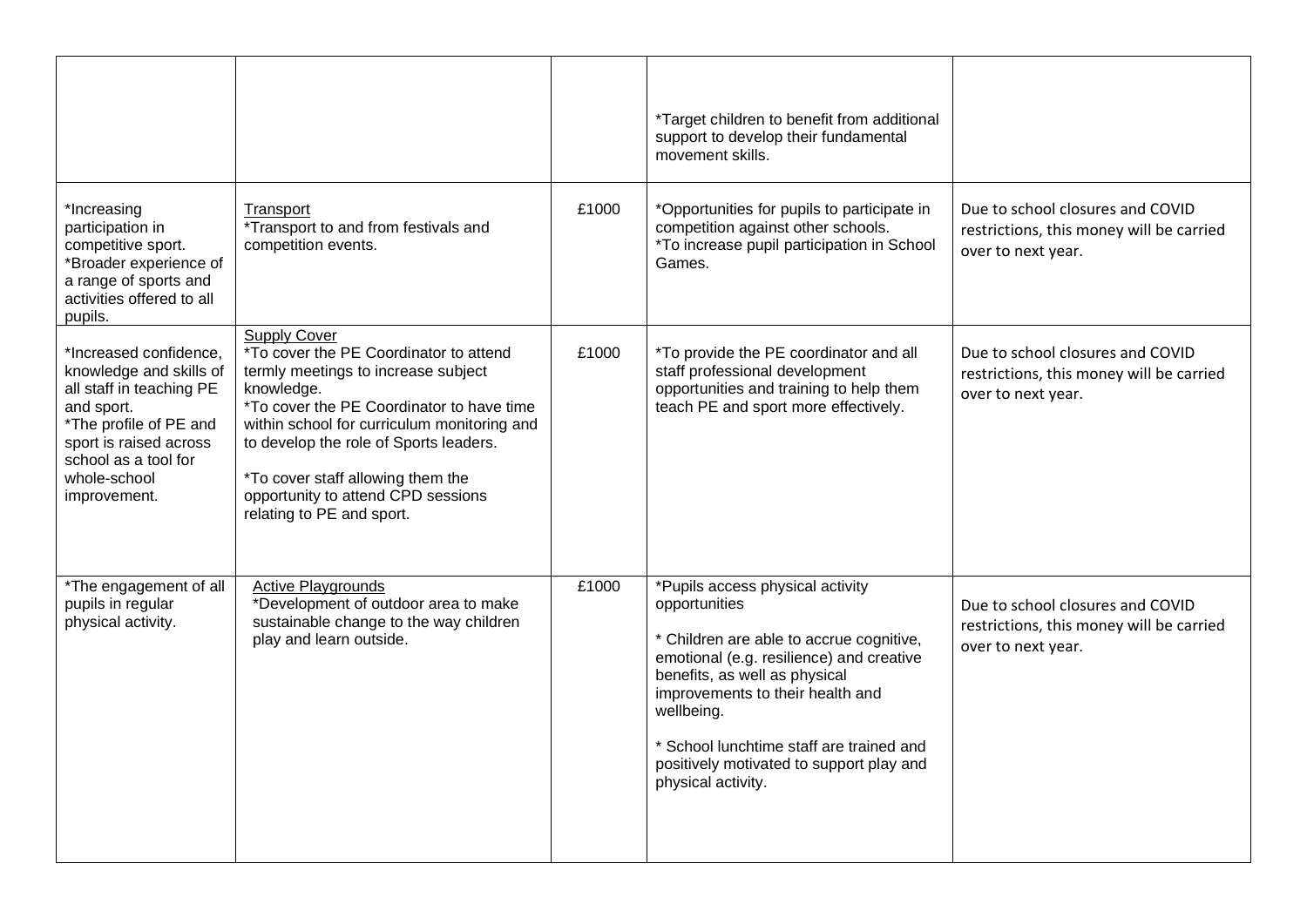| *Increased confidence,<br>knowledge and skills of<br>all staff in teaching PE<br>and sport.                                                                                                             | Complete PE (online resource)<br>*Registration to an online resource called<br>Complete PE                                                    | £634.50 | *To provide the PE coordinator and all<br>staff professional development<br>opportunities and training to help them<br>teach PE and sport more effectively.                                                                                                                                                                                                                        | The complete PE online resource has<br>been a useful resource to support<br>teachers in planning and delivering<br>effective learning for all children. |                |         |              |
|---------------------------------------------------------------------------------------------------------------------------------------------------------------------------------------------------------|-----------------------------------------------------------------------------------------------------------------------------------------------|---------|------------------------------------------------------------------------------------------------------------------------------------------------------------------------------------------------------------------------------------------------------------------------------------------------------------------------------------------------------------------------------------|---------------------------------------------------------------------------------------------------------------------------------------------------------|----------------|---------|--------------|
| *The profile of PE and<br>sport is raised across<br>school as a tool for<br>whole-school<br>improvement.<br>*Increased confidence,<br>knowledge and skills of<br>all staff in teaching PE<br>and sport. |                                                                                                                                               |         | *Access to progressive lesson plans in<br>PE that meet the requirements of the<br>national curriculum across all phases<br>*Videos to show core skills to children<br>alongside demonstrating activities to staff<br>to help to make accurate assessments in<br><b>PE</b><br>*Links to my personal best resources to<br>ensure that this is embedded in our<br>provision in school |                                                                                                                                                         |                |         |              |
| *The engagement of all<br>pupils in regular<br>physical activity.<br>*A broader experience<br>of a range of sports<br>offered to all pupils.                                                            | <b>Fun Fitness Festival</b><br>*Leadership training for SSOC crew and<br>then delivery of a fun fitness festival for<br>younger children      | £150    | *The introduction of new sporting<br>activities to spark an interest and raise<br>confidence in less active pupils.<br>*Support in involving the least active<br>children by providing targeted activities.<br>*Opportunities for children to engage in<br>fun movement, exercise and stretching<br>activities in a more relaxed environment.                                      | Due to school closures, this event will<br>be carried over to next year.                                                                                |                |         |              |
|                                                                                                                                                                                                         | <b>Curriculum Resources</b>                                                                                                                   |         |                                                                                                                                                                                                                                                                                                                                                                                    | Item                                                                                                                                                    | Quantity       | Cost(1) | <b>Total</b> |
| *The engagement of all<br>pupils in regular<br>physical activity.<br>*Broader experience of<br>a range of activities<br>offered to children.                                                            | *Replenish and replace equipment in order<br>to enhance PE teaching across school and<br>provide opportunities to teach a range of<br>sports. | £2500   | *Ensuring teachers and pupils are<br>equipped with appropriate equipment to<br>deliver and participate in high quality                                                                                                                                                                                                                                                             | Square<br>bean bags<br>pack of 12                                                                                                                       | 4              | £6.55   | £24.20       |
|                                                                                                                                                                                                         |                                                                                                                                               |         | lessons.<br>*Pupils provided with a greater variety of<br>competitive opportunities within<br>curriculum PE.                                                                                                                                                                                                                                                                       | Skinned<br>foam balls<br>70mm                                                                                                                           | $\overline{4}$ | £12.10  | £24.20       |
|                                                                                                                                                                                                         |                                                                                                                                               |         |                                                                                                                                                                                                                                                                                                                                                                                    | <b>UKDA</b><br>softball<br>dodgeballs                                                                                                                   | $\mathbf{1}$   | £73.00  | £73.00       |
|                                                                                                                                                                                                         |                                                                                                                                               |         |                                                                                                                                                                                                                                                                                                                                                                                    | Agility table<br>910mm                                                                                                                                  | $\mathbf{1}$   | £141.00 | £141.00      |
|                                                                                                                                                                                                         |                                                                                                                                               |         |                                                                                                                                                                                                                                                                                                                                                                                    | Agility table<br>1070mm                                                                                                                                 | $\mathbf{1}$   | £161.00 | £161.00      |
|                                                                                                                                                                                                         |                                                                                                                                               |         |                                                                                                                                                                                                                                                                                                                                                                                    | Set of 3<br>multi<br>coloured                                                                                                                           | $\mathbf{1}$   | £247.00 | £247.00      |